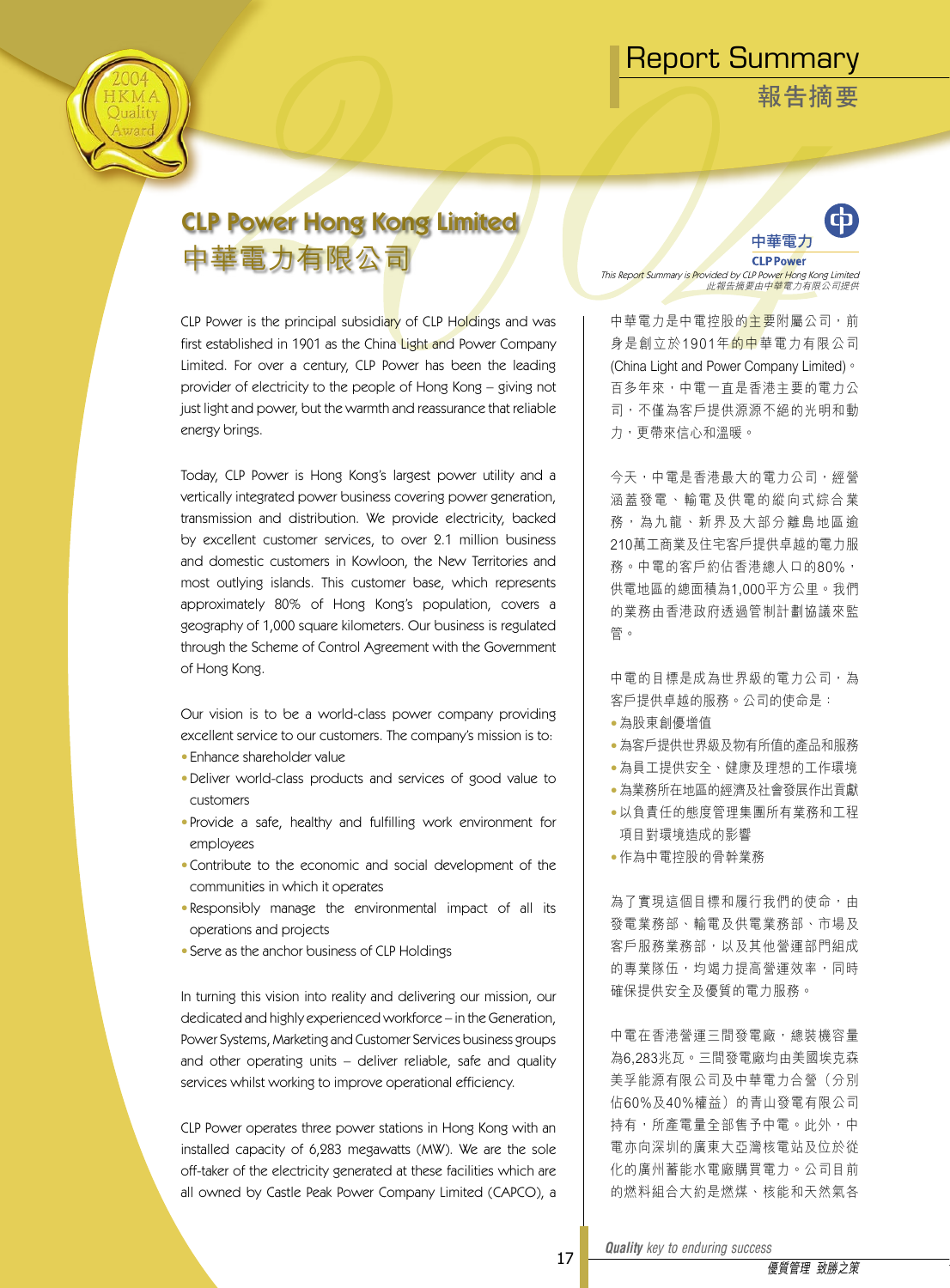**報告摘要**



partnership between ExxonMobil Energy Limited (60%) and CLP Power (40%). CLP Power also obtains power from the Guangdong Nuclear Power Station in Shenzhen and the Guangzhou Pumped Storage Power Station at Conghua, both in Mainland China. Our current fuel mix is approximately one-third each of coal, nuclear and natural gas.

Electric power is delivered to customers through a sophisticated power system network with advanced and proven technology. The transmission and distribution system transmits power via some 11,000 kilometres of overhead, underground and submarine cables in a network involving more than 12,000 substations.

We are profoundly committed to finding new and better ways to add value to our services. Through special consultative and advisory bodies, account management teams and customer service centers, we listen to customers to ensure their present and future needs are at the heart of everything we do.

Beyond delivering services that will delight our customers, CLP Power believes in caring for the community and the environment, and in helping to enrich the lives of Hong Kong people in a wider sense. Our guiding principle is that the activities we engage in today should contribute to the well being of both present and future generations.

#### Leadership

To deliver a reliable power supply, CLP Power requires nurturing a team of knowledgeable, capable, responsible and effective workforce. Our objectives, therefore, is to provide an open and consultative working environment to bring out the best of our people and enable them to feel the pride in their work.

Being a major subsidiary of a publicly listed company, CLP Power endeavors to promote, implement and advance standards of good corporate governance and every member in the CLP family follows the principles and practices on corporate governance. Success in improving the company's standards is backed by an underlying cultural commitment to ethics and to conduct business in a fair, open and honest manner.

Following the CLP Power Corporate Management Framework,

佔三分之一。

中電運用精密的電力網絡以及經驗證的先 進科技,為客戶提供電力。這個龐大的輸 電及供電系統由超過12,000個變電站以及 總長度超過11,000公里的架空、地下及海 底電纜組成。

透過顧問及諮詢組織、客戶管理小組和客 戶服務中心,中電對客戶的需要均細心聆 聽,務求所提供的服務均切合客戶現在及 未來的需要。

中電更關心社群、愛護環境,致力提升香 港市民的生活質素。我們的宗旨是確保當 前所從事的業務,能為現在以至未來世代 的福祉作出貢獻。

#### 領導人才

為提供可靠的供電服務,中電必須培育一 支精明能幹和效率超卓的團隊。為此,我 們希望締造一個坦誠開放和鼓勵交流的工 作環境,讓員工盡展所長。

作為一家上市企業的主要附屬公司,中電 秉持誠信為本的企業文化,致力奉行良好 的企業管治,而每位成員均恪守有關的管 治原則和實務。此外,中電更不斷提升公 司的企業管治水平。

中電高級管理層根據企業管理架構,全面 分析外界和內部的意見和數據, 從而確 立、監察和修訂發展方針,並妥善管理業 務。管理層與業務夥伴和其他與業務有關 人士保持雙向溝通,對釐定公司的表現目 標及相關計劃發揮重大的作用。

#### 策略性規劃

多年來,中電面對的營商環境不斷轉變, 而管制法則將於2008年屆滿,亦對公司的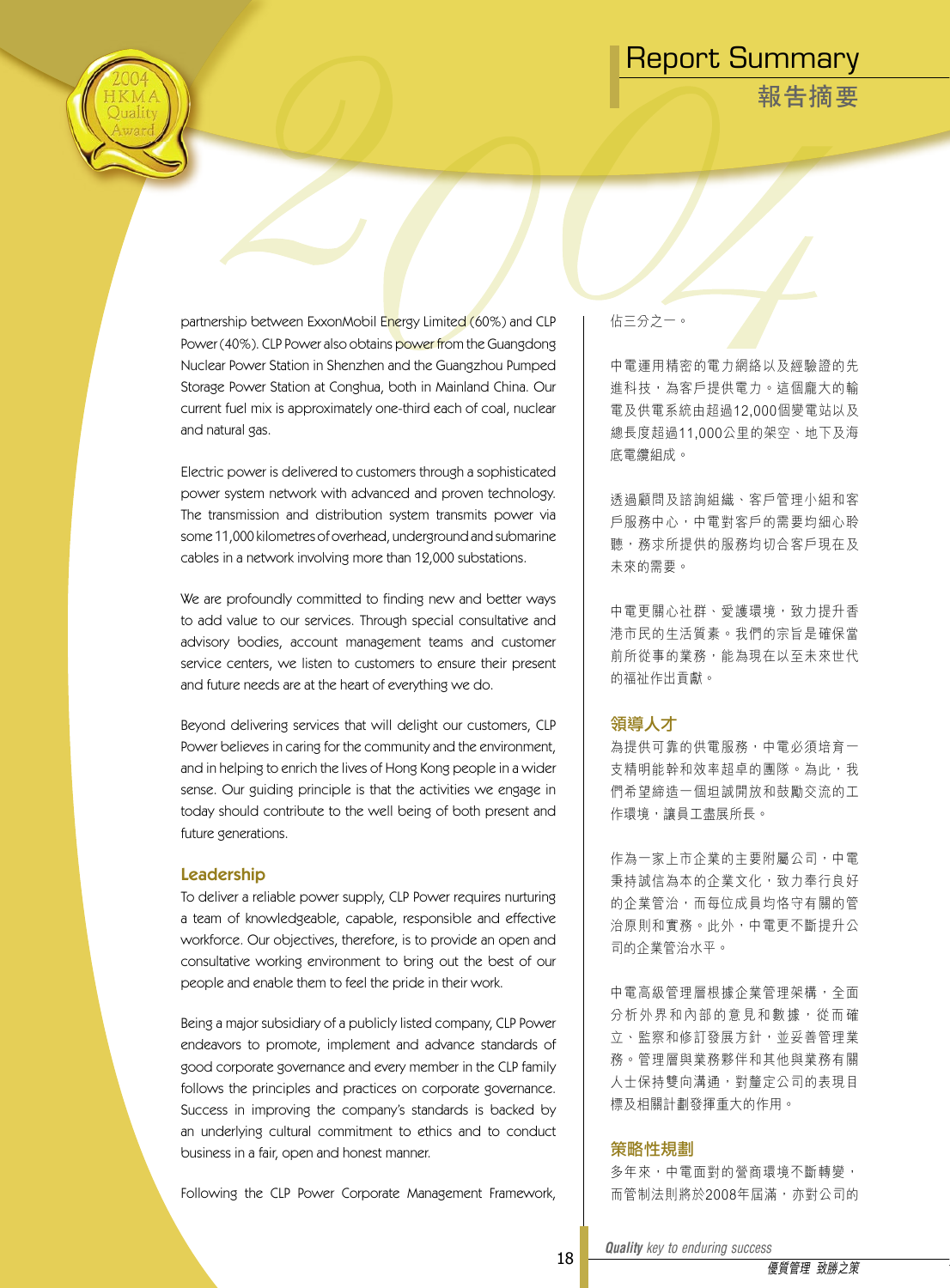**報告摘要**

executive members use external and internal inputs and data analysis to establish, monitor and revise company directions and manage our operations. Two-way communication process that engages management, associates and other key stakeholders is an important step in determining performance targets and action plans.

#### Strategic Planning

The business environment surrounding CLP Power has been undergoing changes over the years. The expiry of the Scheme of Control by 2008 also poses challenges to our business. However, even in the fact of possible future open market competition, CLP Power needs to sustain and enhance our performance to deliver the best services to the Hong Kong community.

Therefore when developing strategies, we will take into account of a broad range of critical issues from macro economic conditions to professional standards, customer satisfaction, environmental performance and the need to deliver a reasonable return to shareholders.

Each year CLP Power develops a rolling five-year business plan that states the operating and strategic objectives of the whole company. Long-term development plan outlining future investment requirements in view of market demand will be agreed with the Hong Kong Government, which acts as an investment blueprint and states all capital investment for a period of at least five years.

### Customer and Market Focus

To ensure customer satisfaction, CLP Power segments our customers into several major groups in accordance with their electricity consumption levels and tariffs. Through understanding the needs of each group, segment-specific services could be delivered to enhance customer loyalty and satisfaction.

Our feedback collection and satisfaction measurement techniques are very comprehensive. Every quarter CLP Power conducts customer satisfaction surveys for different customer groups and holds meetings with the local community leaders to encourage comments on existing services and recommend initiatives. The community and commercial customers can also channel their needs through our account management team.

業務帶來挑戰。即使日後或須面對電力市 場的開放,中電會繼<mark>續以</mark>客為先,不斷求 進,致力提升營運表現。

因此,在制定業務策略的過程中,我們必 須全盤考慮各項關鍵因素,包括宏觀經濟 環境、專業標準、客戶滿意程度、環保表 現,以及為股東創優增值的需要等。

中電每年均制定滾進式的五年業務計劃, 列明營運及策略目標。中電亦就長期發展 計劃與香港政府達成協議,當中概述日後 按市場需求所需作出的投資,以及未來至 少五年的所有資本性投資項目,以此作為 公司的投資藍圖。

#### 顧客及市場焦點

為確保客戶稱心滿意和加強他們對中電的 歸屬感,中電按照用電量和電價,將所有 客戶劃分為幾個主要客戶群組並提供相關 的電力和增值服務。

中電透過廣泛的渠道收集客戶的意見。我 們每季均向不同的客戶群組進行服務意見 調查,同時與社會賢達緊密交流,鼓勵他 們對中電的服務提出改善建議。公眾及商 業客戶也可向我們的客戶管理小組反映他 們的需要。

我們的優質客戶服務屢獲殊榮,例如香港 服務業獎,以及由香港優質顧客服務協會 頒發的優質顧客服務大獎等。

#### 評估、分析和知識管理

一個具效益和高效率的表現提升機制是企 業成功的關鍵。中電在這方面的機制包括 上情下達的策略溝通系統,以及下情上達 的意見反映渠道。公司透過企業資源規劃 系統記錄所有數據,提供劃一、精準的資 料,作為營運及策略決定。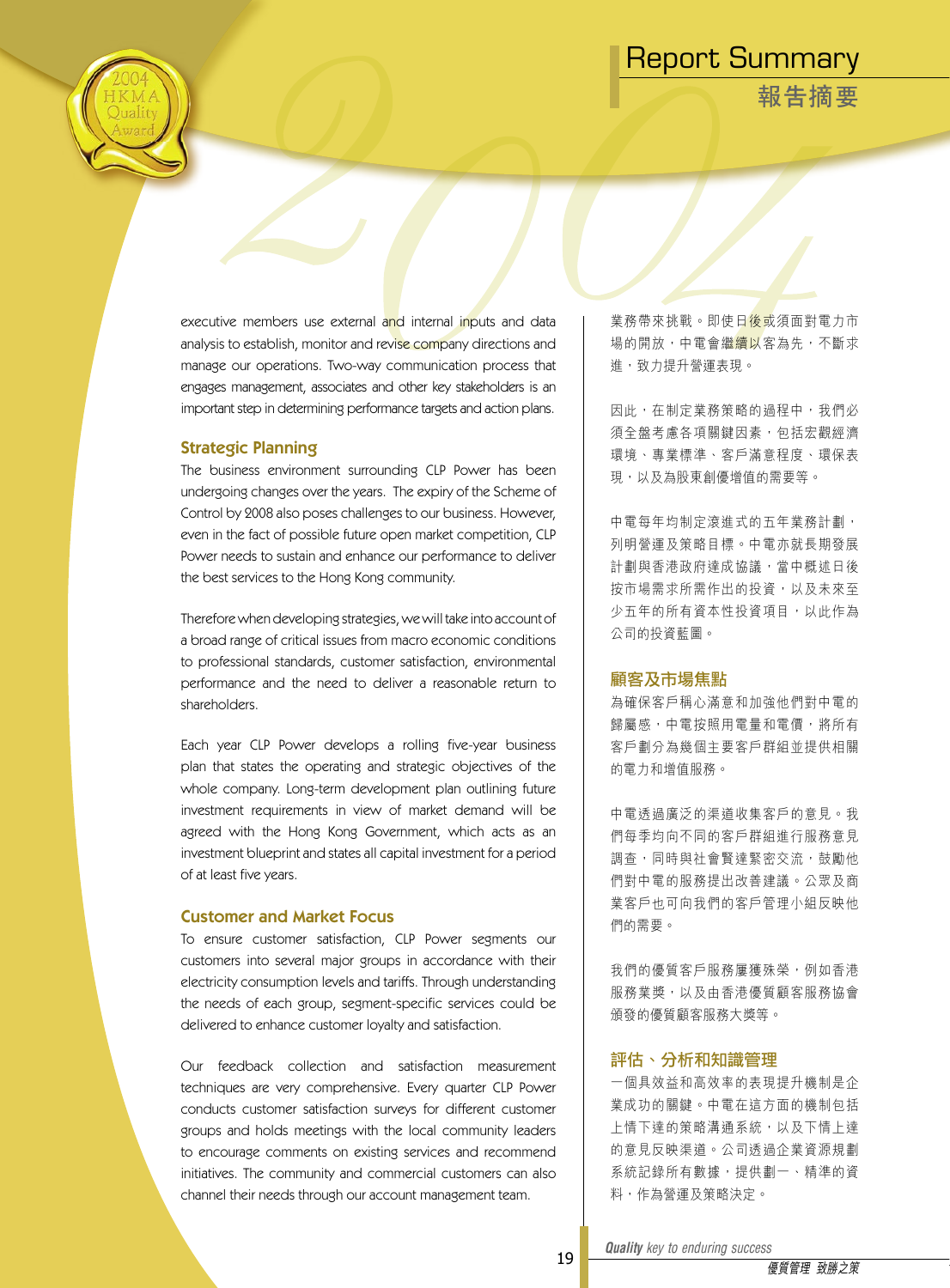**報告摘要**

Our service excellence is recognized by a number of prestigious awards, such as the Hong Kong Awards for Services and the Customer Services Excellence Awards from the Hong Kong Association for Customer Service Excellence.

### Measurement, Analysis, and Knowledge Management

An effective and efficient performance enhancement system is crucial to organizational success. At CLP Power, we operate a performance enhancement mechanism comprising a top-down strategy communication and bottom-up feedback mechanism for continuous improvement. All data is captured via the company's enterprise resources planning system to offer consistent, accurate and precise information to support operational and strategic decision-making and innovation.

In addition, CLP Power has, for many years, implemented knowledge management initiatives to capture knowledge assets and share best practices among employees. Both suppliers and customers can also access vital information such as e-catalogue, electricity bills via the company's secure, reliable and userfriendly IT platforms.

#### Human Resource Focus

CLP Power promotes co-operation, initiative, empowerment and innovation. We adopt a matrix organization to form crossdepartmental teams to drive continuous improvement for the company.

A strategic and integrated approach is adapted to attracting and retaining our desired talents. Various selection methods, including interviews, aptitude tests and competency model-based executive assessments, are used to identity candidates' potential.

Employees are also required to set stretching annual objectives and rewards are given at different performance levels under the performance-based remuneration system.

Fair development opportunities are also offered, with 13 training categories, ranging from technical to generic management skills training. CLP Power also implements succession planning for critical positions through an annual succession planning exercise.

此外,中電已在數年前<mark>開始</mark>推行知識管理 計劃,以建立知識資<mark>產和</mark>與員工分享最佳 作業方式。供應商和客戶均可登入本公司 的資訊科技平台,索取電子目錄和電費單 等重要資料。

### 人力資源焦點

中 電 提 倡 團 隊 精 神 、 權 責 下 放 及 創 新 思 維。我們採納多元立體的營運架構,成立 跨部門工作小組,務求不斷提升管理表 現。

為了吸引和挽留人才,中電制定了全面的 人力資源策略,通過不同測驗及行政人員 能力評估等甄選方法,掌握應徵者的發展 潛能。

此 外 , 公 司 要 求 員 工 每 年 訂 立 積 極 進 取 的工作目標,並推行薪酬與表現掛 的制 度,按員工的表現給予獎賞。

員工更可參與專業技術和一般管理技巧等 13個範疇的培訓活動,並享有公平的發 展機會。中電每年更推行接任人員發展計 劃,為關鍵職位栽培接任人。根據Hewitt Associates於2003年進行的環球調查,在 培訓領導人才方面,中電是亞太區內唯一 躋身前十名的香港公司。

### 程序管理

中 電 亦 根 據 要 素 如 股 東 價 值 、 供 電 可 靠 度,和合理電價等,制定有效管理程序。 公司透過資產發展程序確保電力市場供求 平衡、新資產按財務計劃投產、達到進度 要求,並執行緊急應變計劃,從而為公司 及股東創優增值。以下是增值管理過程所 涵蓋的範圍:

- 燃料供應及處理
- 發電及運行
- 系統運行